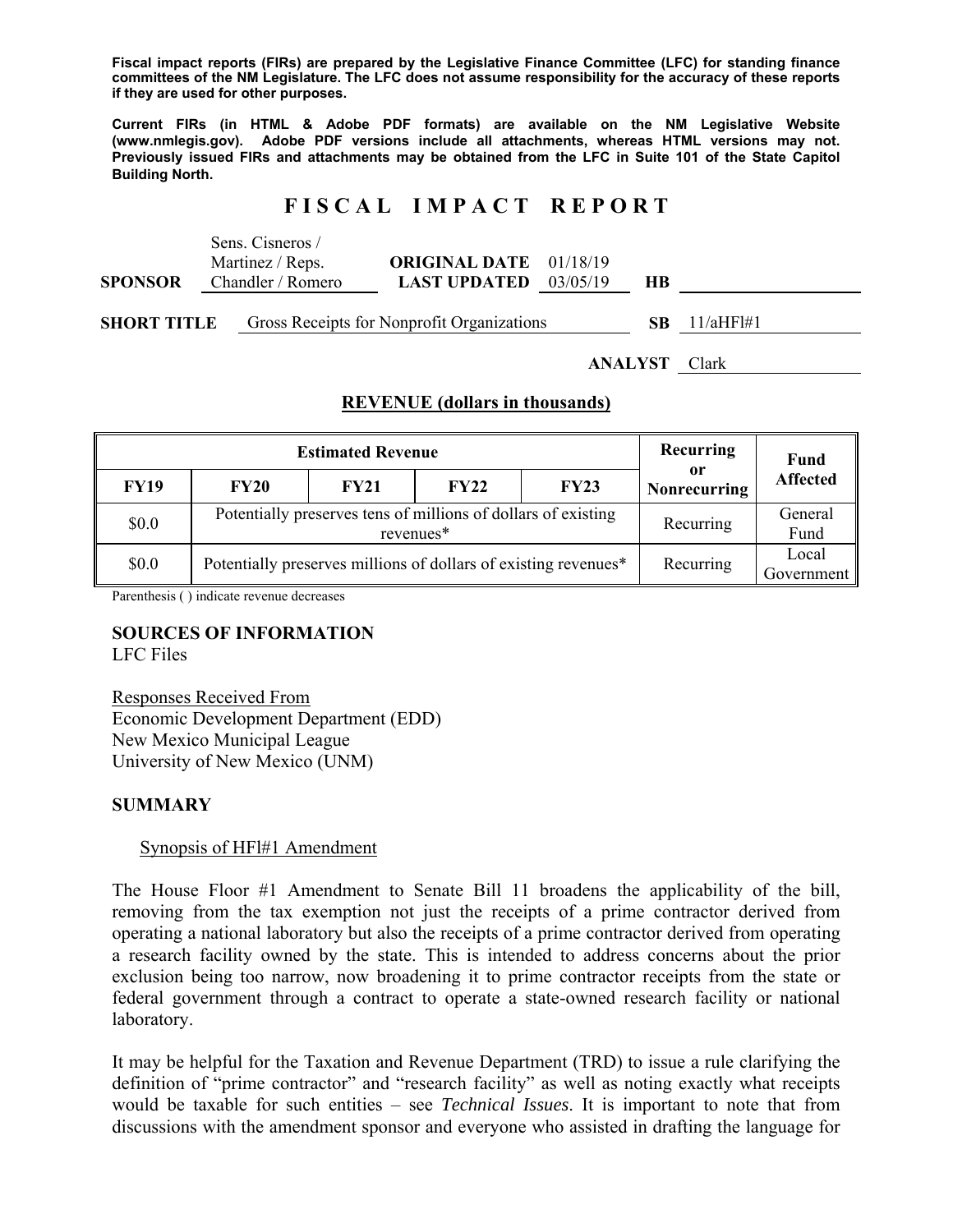#### **Senate Bill 11/aHFl#1 – Page 2**

the amendment, the legislative intent is that this exclusion to the tax exemption should not apply to university research park corporation revenues, and two tax experts consulted on this issue report a plain reading of the language even absent this intent would not apply the gross receipts tax to university research park corporation revenues.

## Synopsis of Original Bill

Senate Bill 11 amends Section 7-9-29 NMSA 1978, which provides an exemption from gross receipts taxes (GRT) on receipts of  $501(c)(3)$  nonprofits. The bill removes from this exemption the receipts of a prime contractor that are derived from operating a national laboratory in New Mexico.

The effective date of this bill is January 1, 2019.

# **FISCAL IMPLICATIONS**

The bill would have no fiscal impact if the state's two national laboratories continue to be operated by prime contractors without federal tax-exempt status; however, it provides a mechanism to protect the majority of the current revenue stream should the management contract be issued to a tax-exempt organization. Additionally, it would protect the majority of existing revenues if Triad, the current prime contractor for Los Alamos National Laboratory (LANL), files for and receives federal tax-exempt status. The estimate for the possible loss of state GRT revenues if the LANL contractor receives tax-exempt status is roughly \$25 million to \$30 million.

The projected potential loss related to the LANL contract was estimated by LFC staff based on documents provided by the prior national lab contractor, including historical GRT payments. However, the documentation is somewhat limited in detail, and the \$25 million to \$30 million estimate is a ballpark number. The local government would also see a significant loss of GRT revenues if the contractor were to file and receive tax-exempt status.

This bill would not allow the state to continue receiving corporate income tax (CIT) payments from a tax-exempt prime contractor but would substantially reduce the possible overall fiscal impact by maintaining current GRT revenues.

This bill addresses the LFC tax policy principles of adequacy and equity by ensuring a continued flow of revenue from the national laboratory operators, regardless of organizational structure.

### **SIGNIFICANT ISSUES**

Sandia and Los Alamos National Laboratories are managed by companies that do not have taxexempt status; however, Triad is organized as a nonprofit and might be able to file for taxexempt status, although this would likely require changes to the organization's incorporation paperwork.

Sandia National Laboratories provides extensive economic impact data in an annual public report. Here are key figures from the 2018 report:

• Sandia paid \$95 million in total GRT; and